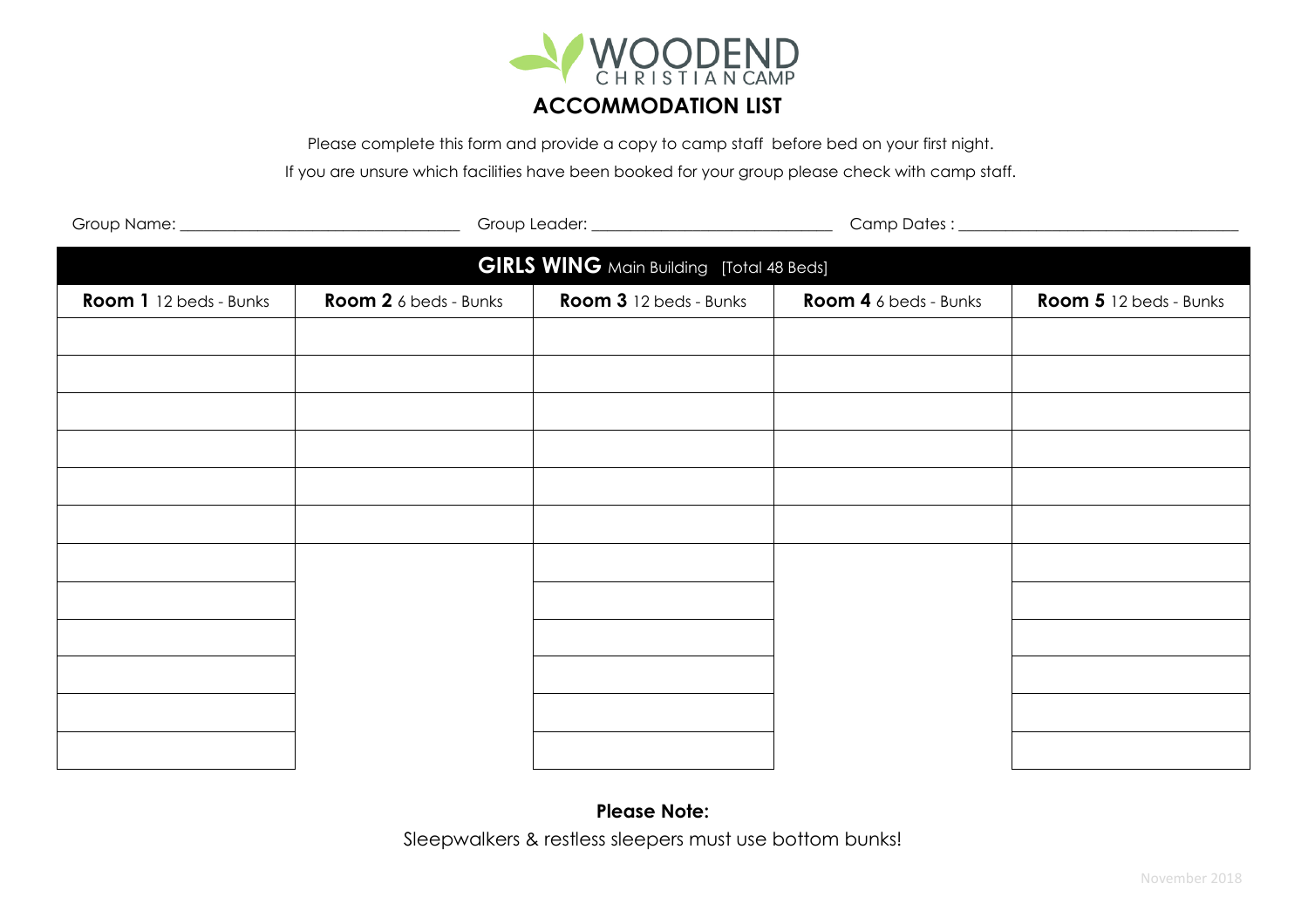| <b>BOYS WING</b> Main Building [Total 48 Beds] |                       |                        |                       |                         |  |  |
|------------------------------------------------|-----------------------|------------------------|-----------------------|-------------------------|--|--|
| Room 6 12 beds - Bunks                         | Room 7 6 beds - Bunks | Room 8 12 beds - Bunks | Room 9 6 beds - Bunks | Room 10 12 beds - Bunks |  |  |
|                                                |                       |                        |                       |                         |  |  |
|                                                |                       |                        |                       |                         |  |  |
|                                                |                       |                        |                       |                         |  |  |
|                                                |                       |                        |                       |                         |  |  |
|                                                |                       |                        |                       |                         |  |  |
|                                                |                       |                        |                       |                         |  |  |
|                                                |                       |                        |                       |                         |  |  |
|                                                |                       |                        |                       |                         |  |  |
|                                                |                       |                        |                       |                         |  |  |
|                                                |                       |                        |                       |                         |  |  |
|                                                |                       |                        |                       |                         |  |  |
|                                                |                       |                        |                       |                         |  |  |

## **Please Note:**

Sleepwalkers & restless sleepers must use bottom bunks!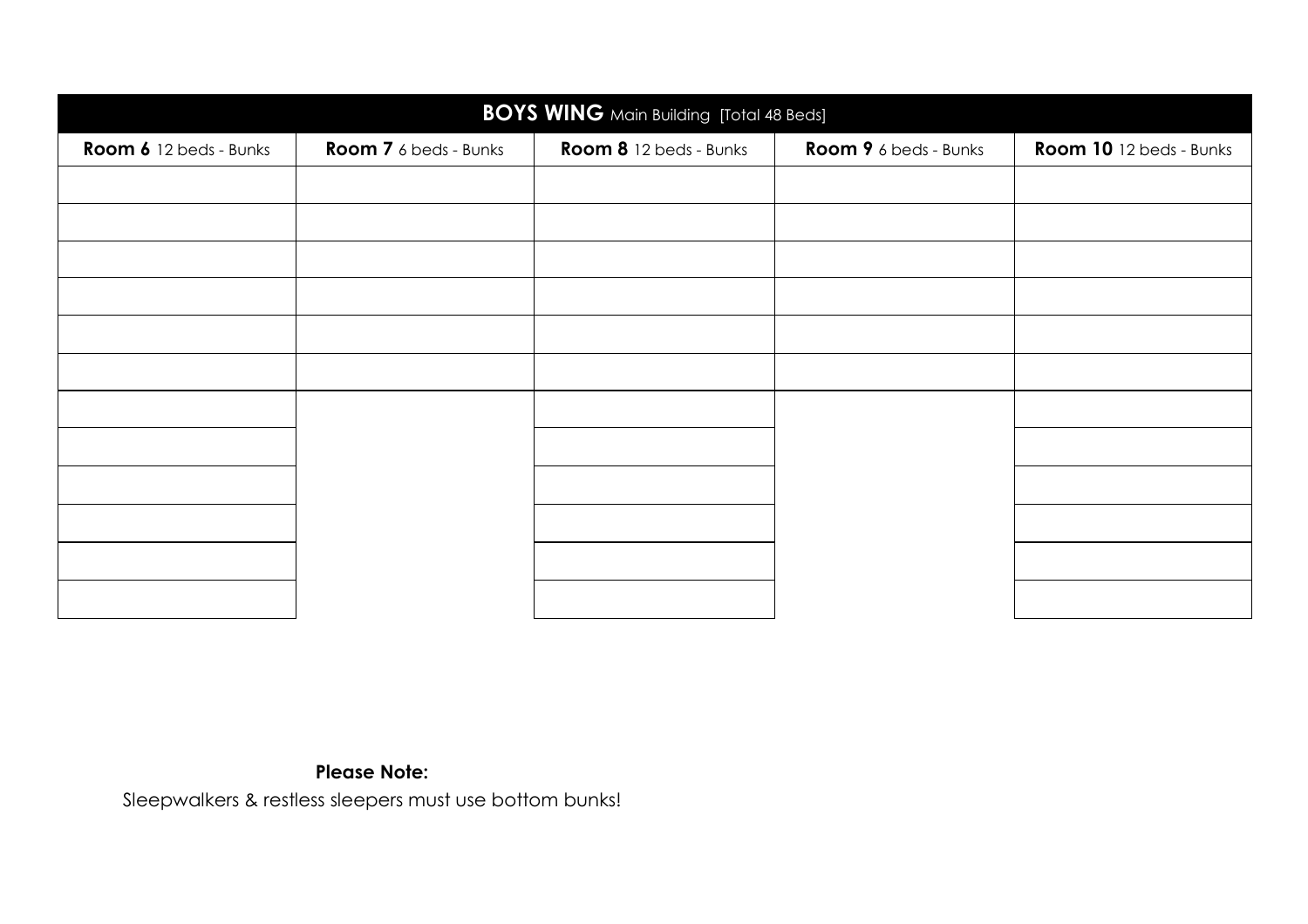| <b>BACK CABINS</b> [Total 32 Beds] |                 |                 |                 |  |  |  |
|------------------------------------|-----------------|-----------------|-----------------|--|--|--|
| Room 11                            | Room 12         | Room 13         | Room 14         |  |  |  |
|                                    | 2 x Single beds | 2 x Single beds | 2 x Single beds |  |  |  |
| <b>CAMP STAFF ONLY</b>             |                 |                 |                 |  |  |  |

| Room 15                                                    | Room 16                                                    | Room 17                | Room 18                |
|------------------------------------------------------------|------------------------------------------------------------|------------------------|------------------------|
| 1 x Single Bed, 1 x Single Bunk, I x<br>Double/Single Bunk | 1 x Single Bed, 1 x Single Bunk, I x<br>Double/Single Bunk | 1 x Single/Double Bunk | 4 Beds - Bunks         |
|                                                            |                                                            | Room 19                | Room 20                |
|                                                            |                                                            | 4 Beds - Bunks         | 1 x Single/Double Bunk |

## **Please Note:**

Sleepwalkers & restless sleepers must use bottom bunks!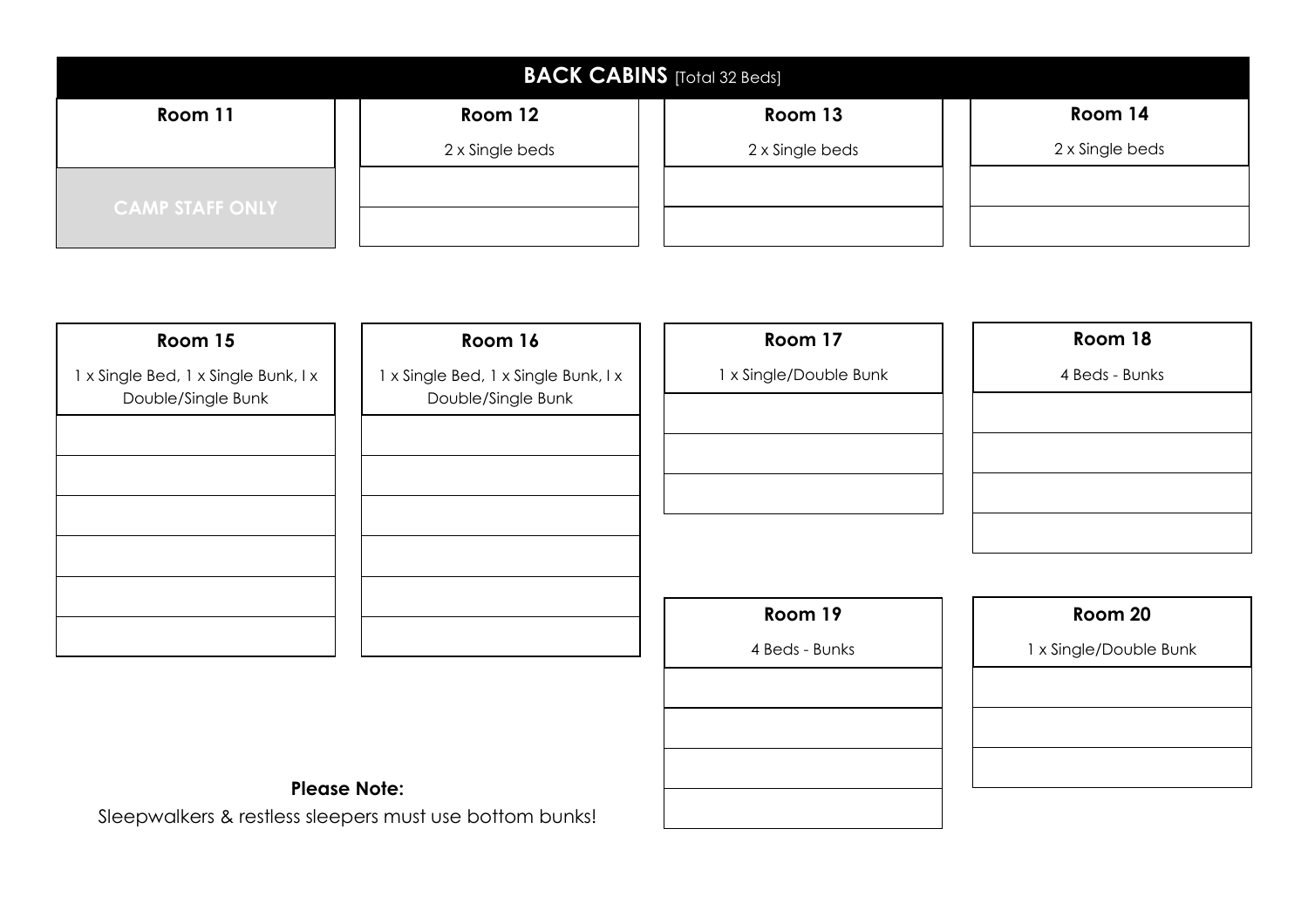|                                        | Group Leader: _______________________________       |                   |                |  |  |  |
|----------------------------------------|-----------------------------------------------------|-------------------|----------------|--|--|--|
| <b>TRAINING CENTRE</b> [Total 28 Beds] |                                                     |                   |                |  |  |  |
| Room 21                                | Room 22                                             | Room 24           | Room 26        |  |  |  |
| 8 Beds - Bunks                         | I x Single/Double Bunk,<br>1x Single bed            | 2 Beds            | 8 Beds - Bunks |  |  |  |
|                                        |                                                     | Room 25<br>2 Beds |                |  |  |  |
|                                        | Room 23<br>I x Single/Double Bunk,<br>1x Single bed |                   |                |  |  |  |
|                                        |                                                     |                   |                |  |  |  |

Please complete this form and provide a copy to camp staff before bed on your first night.

If you are unsure which facilities have been booked for your group please check with camp staff.

## **Please Note:**

Sleepwalkers & restless sleepers must use bottom bunks!